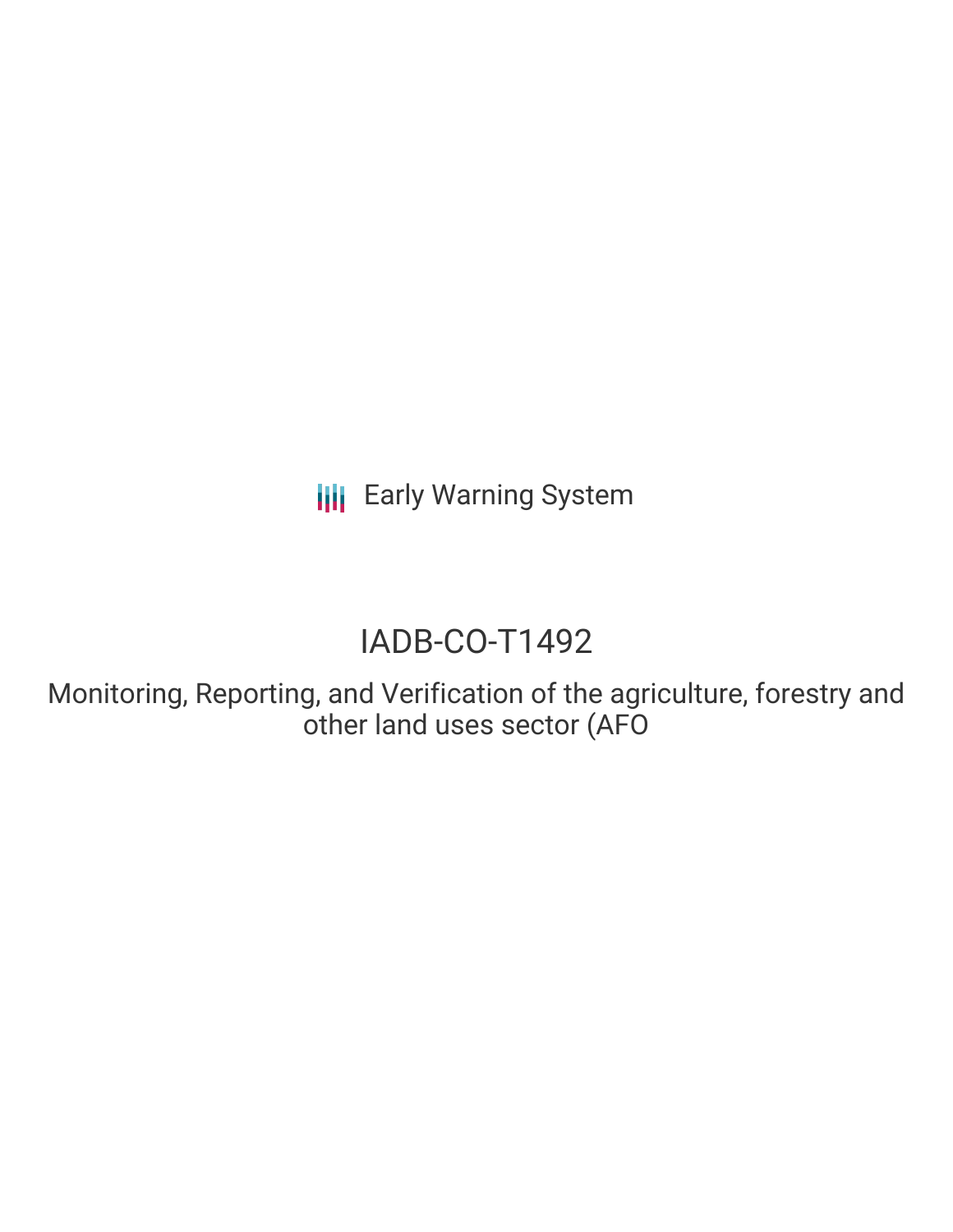

#### **Quick Facts**

| <b>Countries</b>               | Colombia                                          |
|--------------------------------|---------------------------------------------------|
| <b>Financial Institutions</b>  | Inter-American Development Bank (IADB)            |
| <b>Status</b>                  | Approved                                          |
| <b>Bank Risk Rating</b>        | U                                                 |
| <b>Voting Date</b>             | 2018-11-26                                        |
| <b>Borrower</b>                | Government of Colombia                            |
| <b>Sectors</b>                 | Agriculture and Forestry, Climate and Environment |
| <b>Investment Type(s)</b>      | Grant                                             |
| <b>Investment Amount (USD)</b> | \$2.99 million                                    |
| <b>Project Cost (USD)</b>      | $$2.99$ million                                   |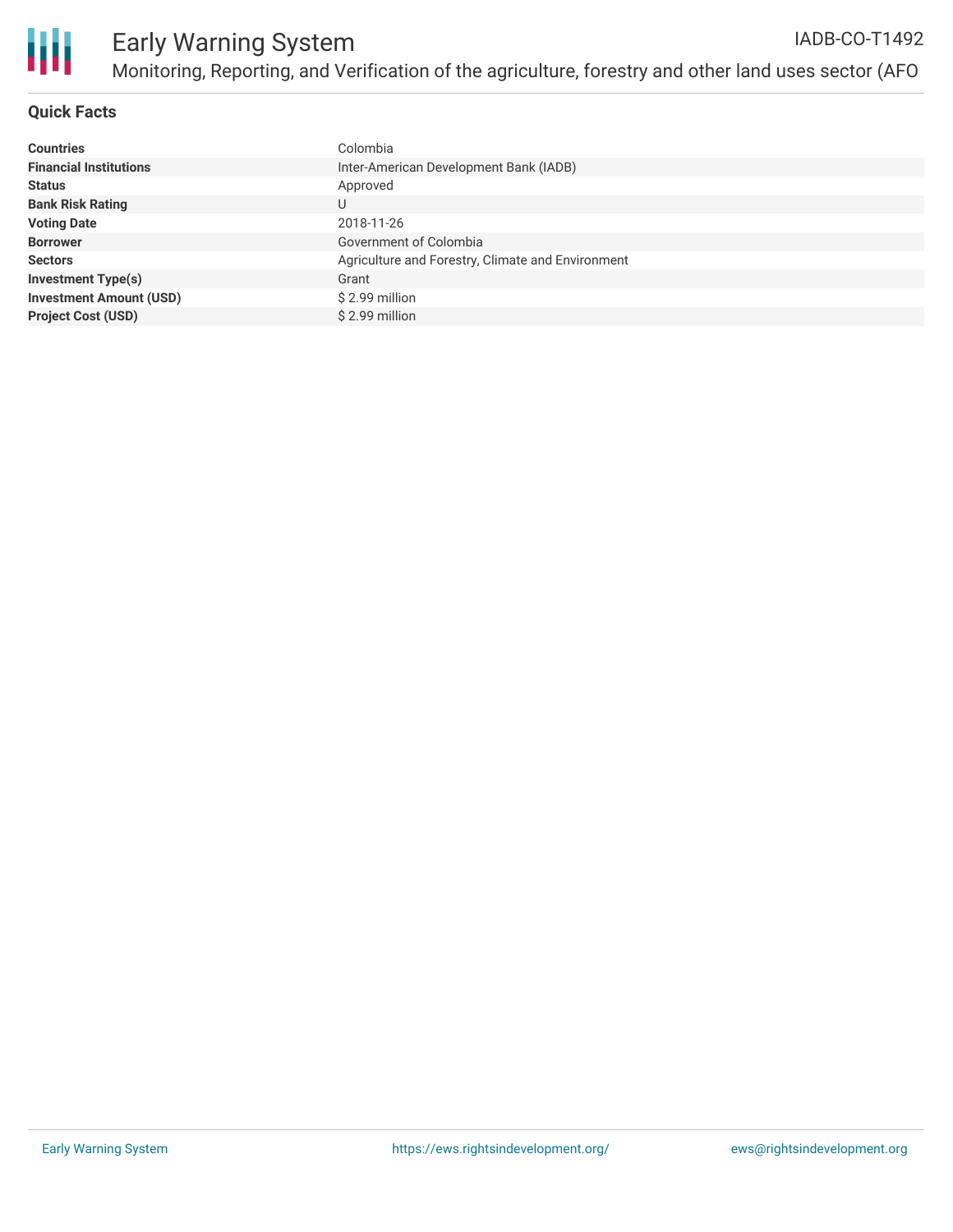

### **Project Description**

According to the bank, the objective of the project is the trengthening of the national instruments for Monitoring, Reporting and Verification (MRV) of emissions and capture of Greenhouse Gases (GHG) in the agriculture and forestry and other land uses sector (AFOLU), in order to develop accurate, consistent and comparable information.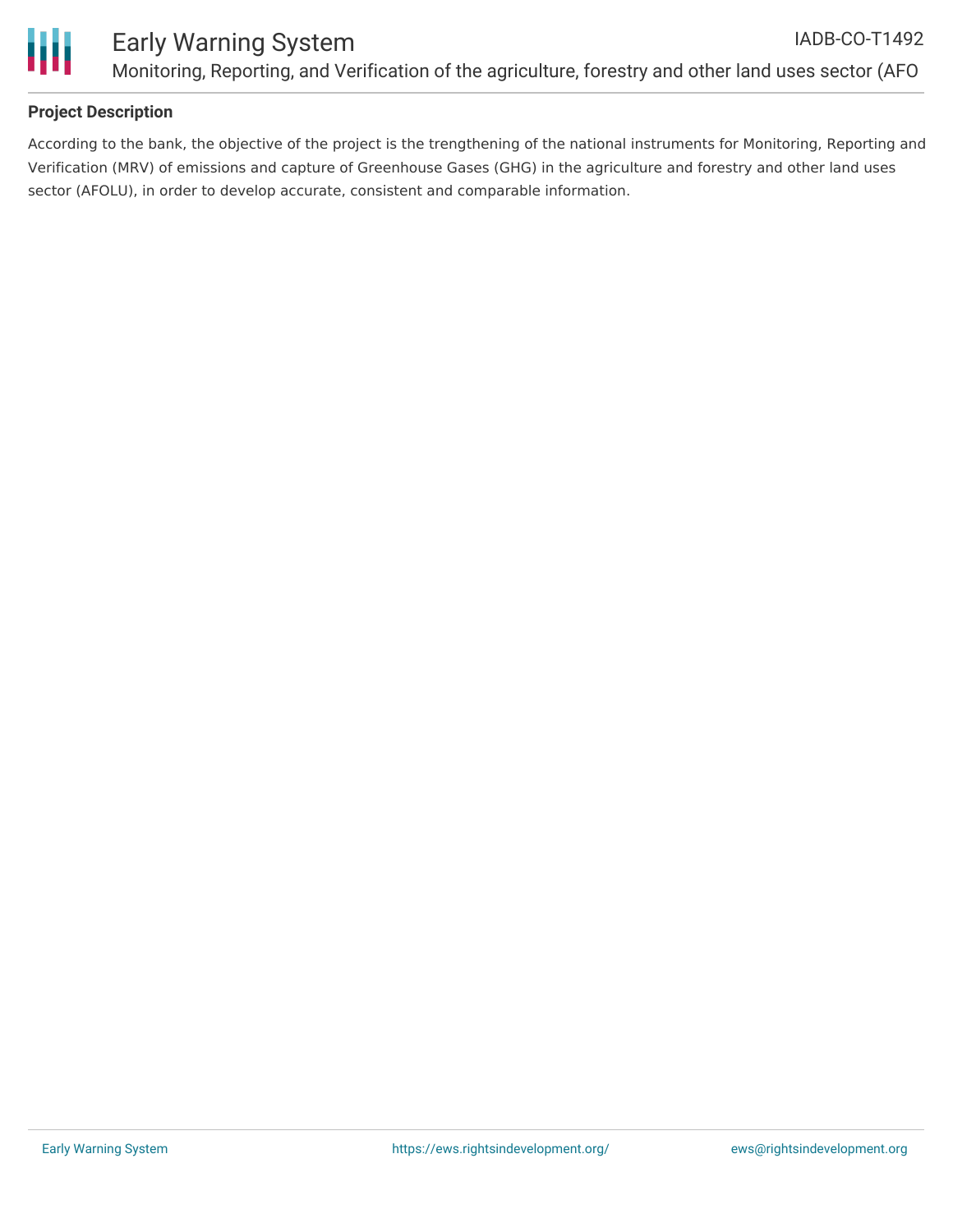

#### Early Warning System Monitoring, Reporting, and Verification of the agriculture, forestry and other land uses sector (AFO IADB-CO-T1492

#### **Investment Description**

• Inter-American Development Bank (IADB)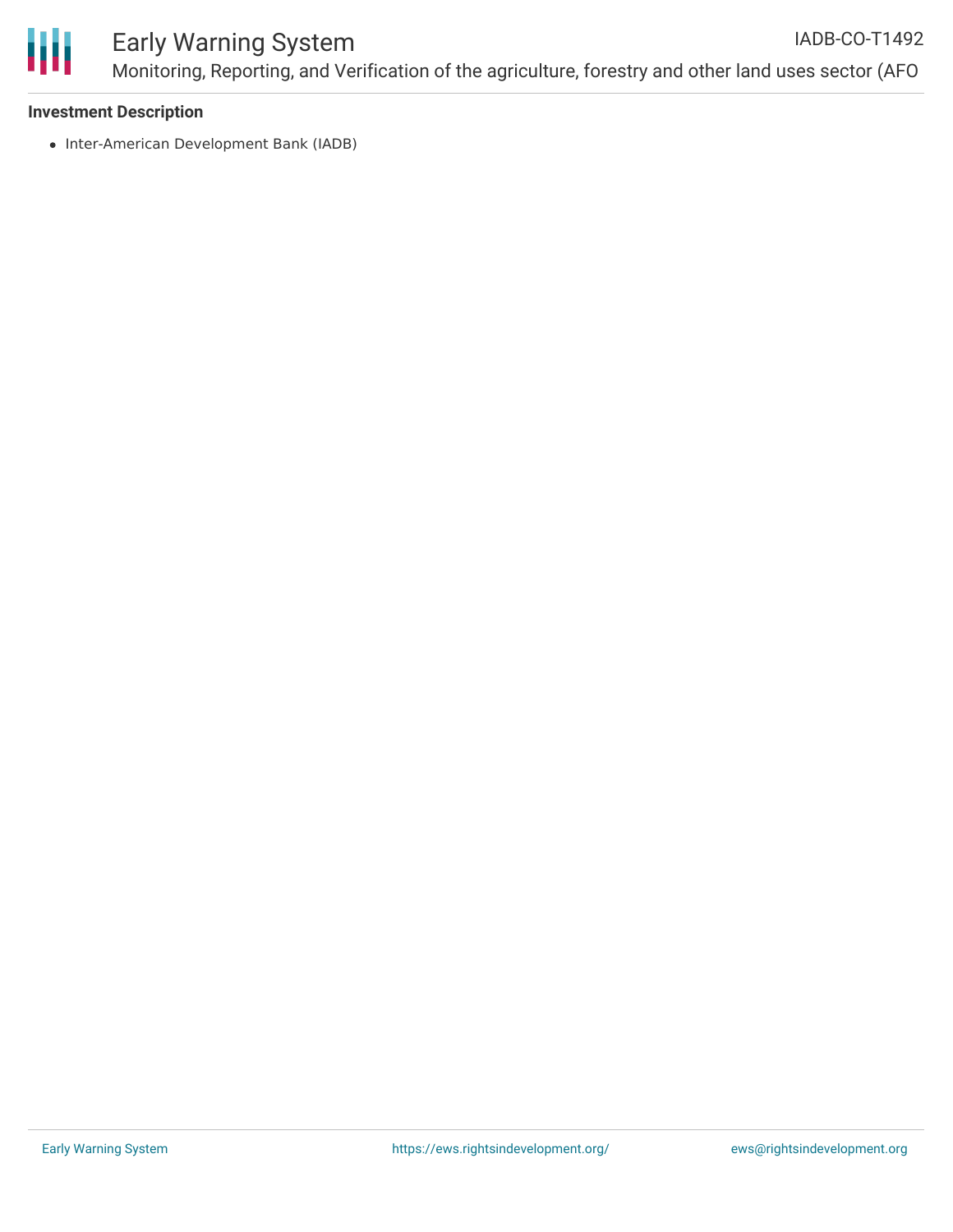#### **Contact Information**

#### ACCOUNTABILITY MECHANISM OF IADB

The Independent Consultation and Investigation Mechanism (MICI) is the independent complaint mechanism and fact-finding body for people who have been or are likely to be adversely affected by an Inter-American Development Bank (IDB) or Inter-American Investment Corporation (IIC)-funded project. If you submit a complaint to MICI, they may assist you in addressing the problems you raised through a dispute-resolution process with those implementing the project and/or through an investigation to assess whether the IDB or IIC is following its own policies for preventing or mitigating harm to people or the environment. You can submit a complaint by sending an email to MICI@iadb.org. You can learn more about the MICI and how to file a complaint at http://www.iadb.org/en/mici/mici,1752.html (in English) or http://www.iadb.org/es/mici/mici,1752.html (Spanish).